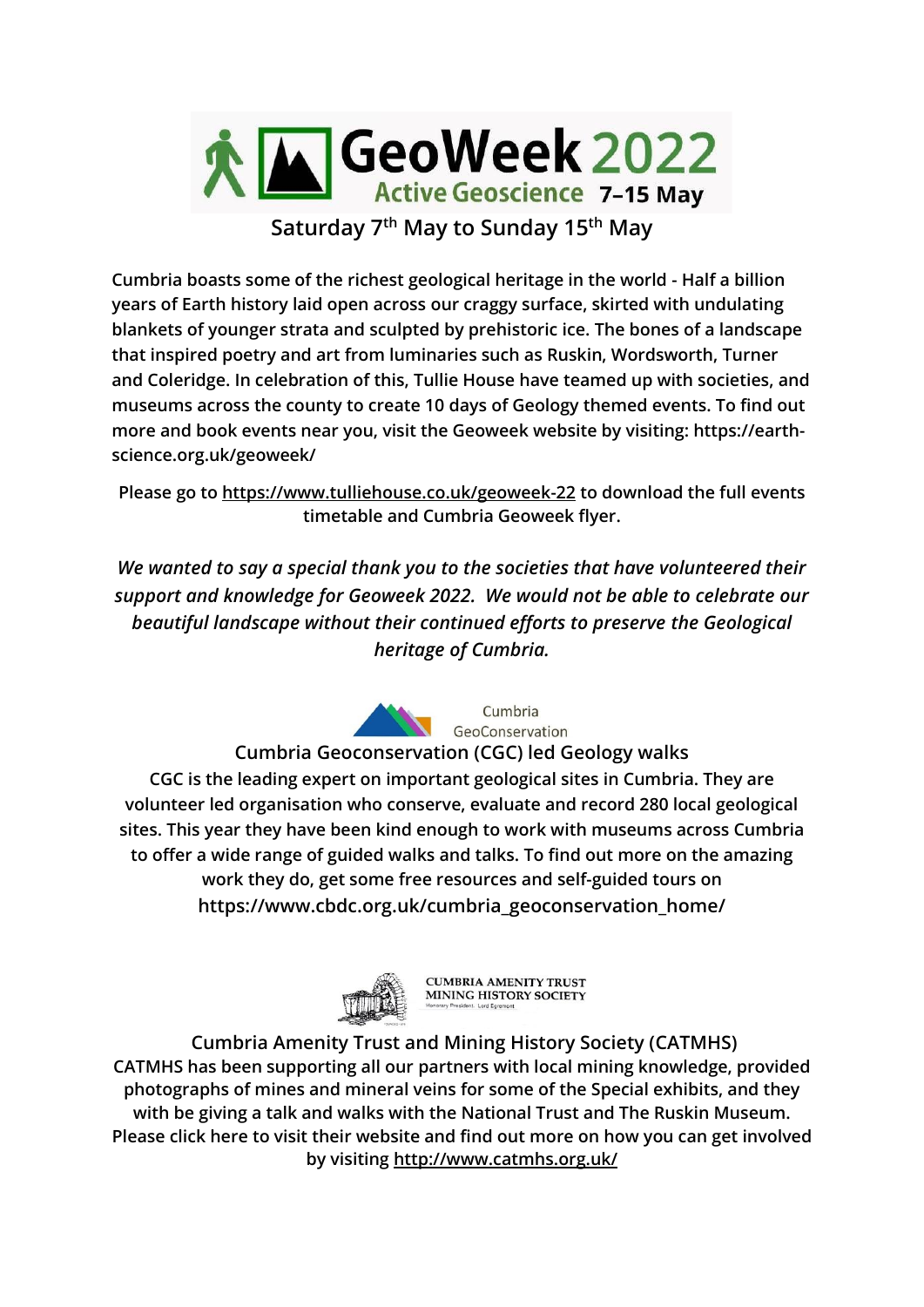# **What's on during Geoweek: Full programme**



## **Tullie House Museum and Art Gallery**

**Our Geology collection has been awarded Designated status by Arts Council England. we hold a significant mineral collection, including specimens from the worldrenowned Caldbeck Fells. Among our 6,000 fossils, there is material collected by people such as Professor Robert Harkness and Jane Donald, as well as fossils representing the varied stratigraphy of Cumbria, including footprints, fish, and reptiles.**

#### **Special Exhibit: Mining for Minerals**

**Tullie House will be exhibiting some rare and wonderful minerals from some of the lesser-known mines across the region. Highlighting what and why the minerals were mined, with recent and historic photographs of the mines in their heyday, from CATMHS's Archive.** 

**Tickets: included with general admission, no need to book.**

**Permanent Exhibit: The formations gallery** 

**Explore the formation of Cumbria's geological past.**

#### **In Gallery: Geology Rocks**

**Thursday 5th and 12 th May You'll have the opportunity to hold some of these fantastic objects and to hear more about them from our geology curator, plus ask any of those burning questions. Come along for this unique opportunity to get up close and personal with our collections! To book please use this link: https://tulliehouse.digitickets.co.uk/event-tickets/38471**

#### **Drawing workshop: Geology Drawing Workshop**

#### *Saturday 7th May 10am till 15:30pm*

**A unique chance to be inspired by some of the geology collection highlights, Tullie House will be showcasing some spectacular and interesting rocks, minerals, and fossils from our collection. Geology Curator, Neil Owen will be running this adult class, in our FREE Geoweek drawing workshop.**

**All sundries and equipment are not provided, so please bring everything you need. Adult class. Places are limited and must be booked in advance. Adult class. Places are limited and must be booked in advance. Please visit our website** 

**https://tulliehouse.digitickets.co.uk/event-tickets/40284 or call the box office on**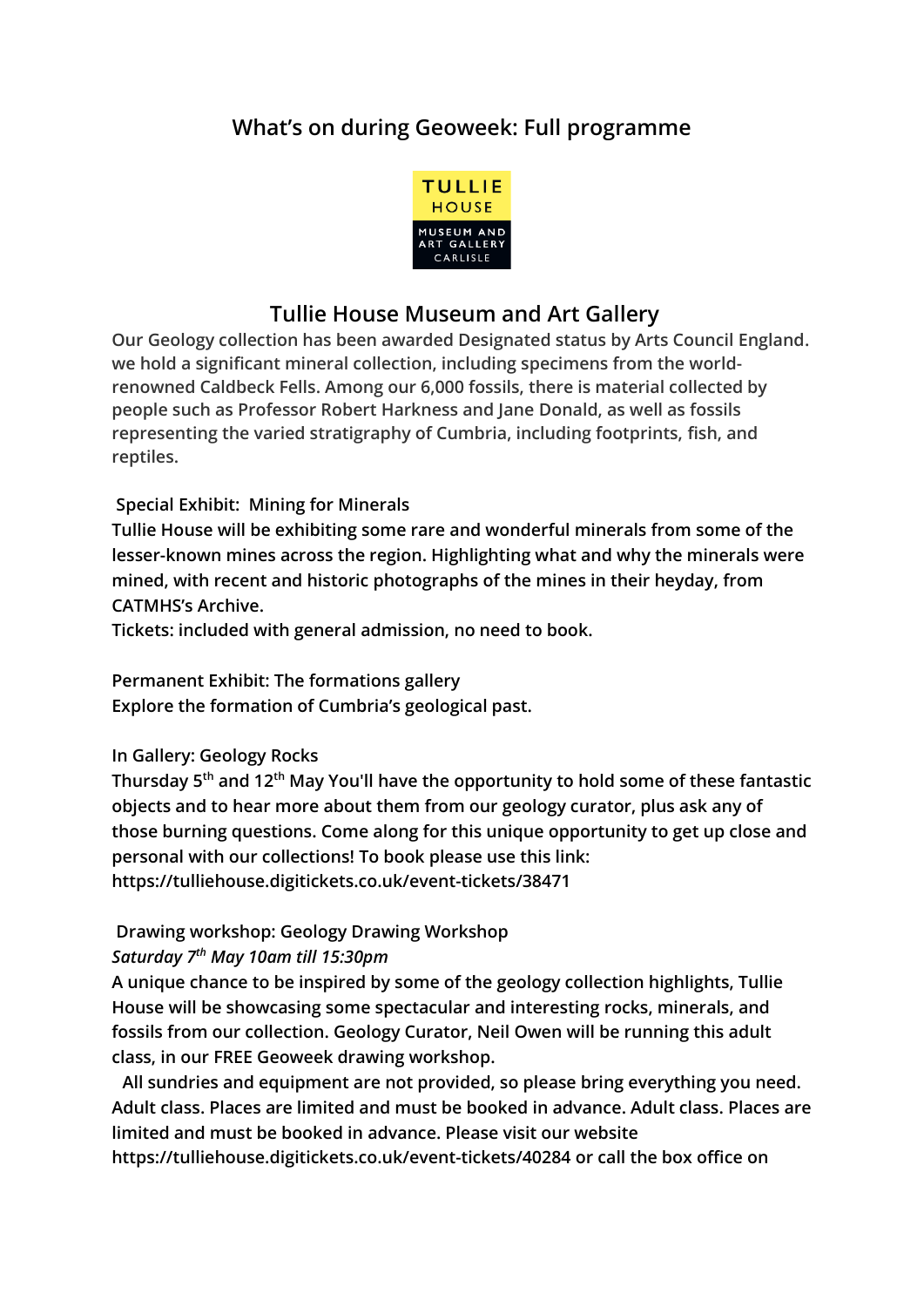**01228 618700 to book onto this workshop or call the box office on 01228 618700 to book onto this workshop.**



**as part of the Cumbria's Past Our Future Project** 

**Cumbria Geoconservation and Tullie House have paired up to offer some FREE walks near Carlisle. Travel back to 251 million years ago and explore the rivers of the Triassic desert in Gelt Woods on Wednesday 11th May. Then time travel 359 million years ago to the Tropical seas of the Carboniferous in Coombe Crags on Sunday 15th May. Find out more on Cumbria Geoconservation's amazing work by clicking here to visiting their website[\[https://www.cbdc.org.uk/cumbria\\_geoconservation\\_home/\]](https://www.cbdc.org.uk/cumbria_geoconservation_home/). There are limited spaces so, please book in advance through the links below.**

**Cumbria Geoconservation guided walks Led by Steve** 



**Gelt Woods – A braided river in the Triassic desert.**

**A 2 mile walk on forest paths, some moderately steep ups and downs. Excursion expected to take 2 hours. No toilets at start. Date: 11/5/22 Time: 10:00 Meet: River Gelt Car Park, NY 519 591**

**Coombe Crags – Tropical seas and river deltas of the Carboniferous.**

**A 4 mile walk on field and forest paths, some steep ups and downs, requiring reasonable agility. Small risk of vertigo. Excursion expected to take 3-4 hours. Packed lunch recommended. No toilets at start. Date: 15/5/22 Time: 10:00 Meet: Banks Car Park, NY 574 647**



**All children under 16, must be accompanied by an adult. Places are limited to 12 people and must be booked in advance. Please visit our website https://tulliehouse.digitickets.co.uk/category/38487 or all the box office on 01228 618700 to book onto this workshop.**

Photo Credit: Steve Rozario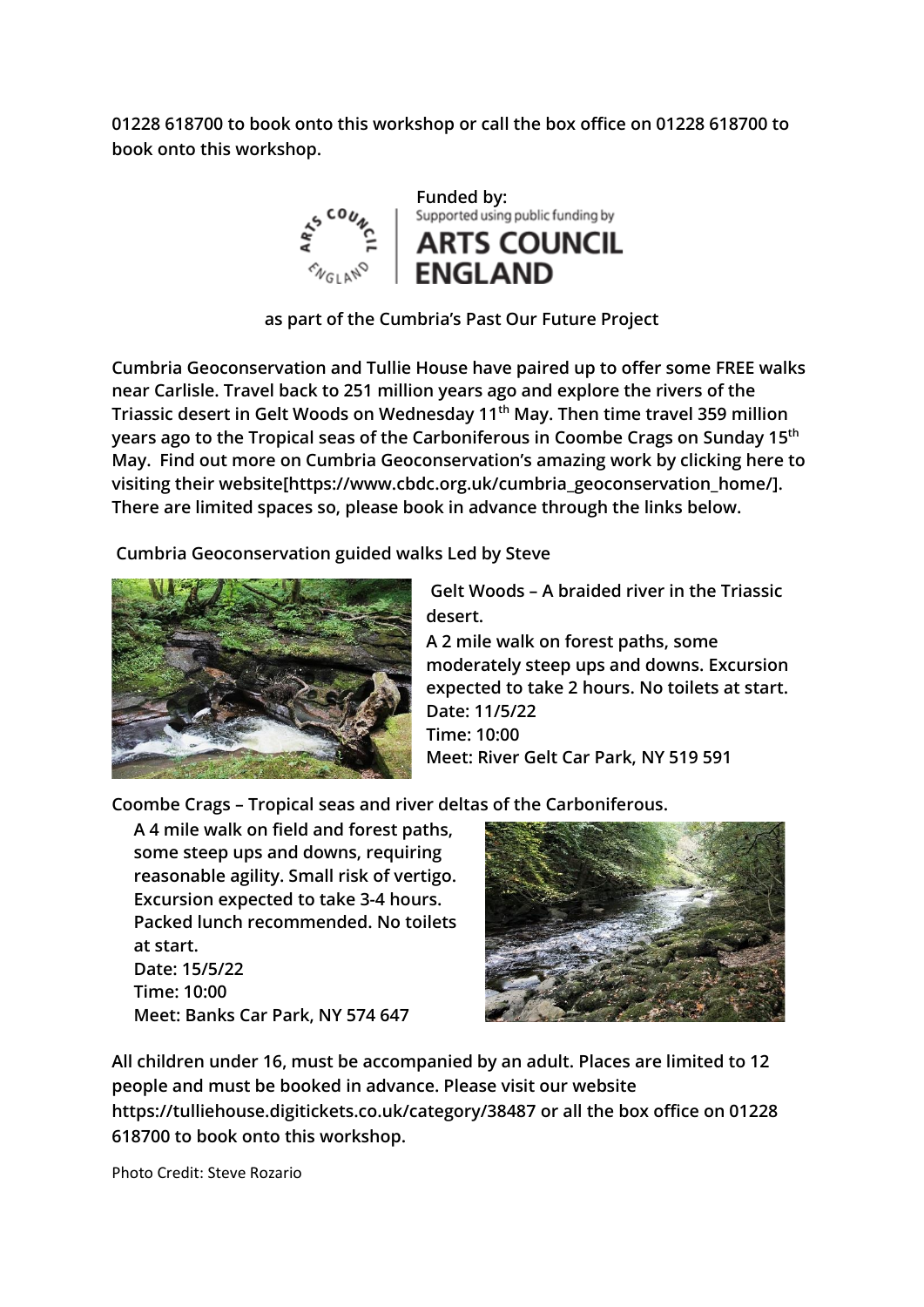

# **Westmorland Dales Landscape Partnership**

**Are leading a partnership with the friends of the lake district, CGC, and many more to reveal and protect the hidden heritage of the Westmorland Dales, enabling more people to connect with enjoy and benefit from this inspirational landscape. This year they have offered five walks across the Orton area by leading experts in the field.**

**Activities led by David Evans, assisted by Sylvia and Stephen.**

**Great Asby Scar Guided GeoWalk**

**A guided circular walk from Orton up the bridleway onto Orton Scar, past Beacon Hill and along to Knott, before descending to Gamelands Stone Circle and back across fields to Orton. The walk will be an introduction to the limestone geology of the area, including its scars and pavements, but will also look at the impact of glaciation, the use of stone as a building material and other heritage features. Waterproofs and sturdy footwear recommended. Moderate to rough, some stiles/gates, boggy areas, steep ground and limestone pavement which will be slippery if wet. It can also be quite exposed along the higher ground with little shelter from the wind. Bring your own pack lunch. Public toilets in Orton. Please note, dogs are not allowed on this walk.**

**Date: 7th May Time: 10am to 3pm Meet: Market Square in Orton (NY 623083). Group size: Max 12 people**

**Introduction to Geology of Orton Come along to a morning drop-in session. Date: Friday 13th May Time: 9:30am - 12:30pm Meet: Orton Market Hall Group size: max 24 people**

**Geological Walks around Orton Join an afternoon walk to either around the village looking at the building stone, or up onto the open fell to The Knott. Date: Friday 13th May Time;1pm - 4pm Max group size: 12 people for each walk.**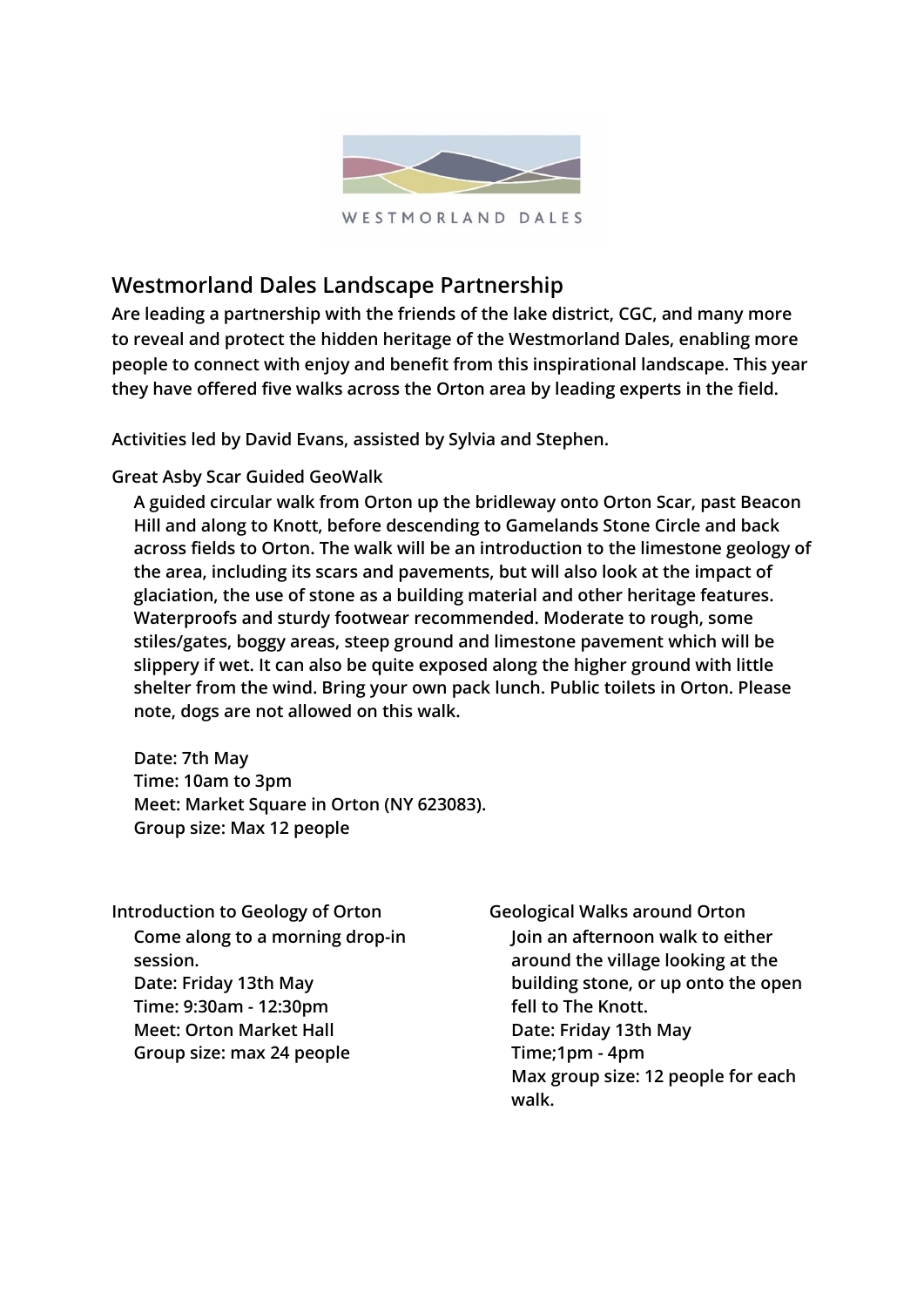

## **University of Cumbria**

**Geoweek 2022 Symposium -Communication Measures to Bridge 4.543 billion years**

#### **Thursday 12th May & Friday 13th May 2022**

**Vallum Gallery, University of Cumbria, Institute of Arts, Brampton Road Campus, Carlisle, Cumbria, CA3 9AY.**

**The University of Cumbria Institute of Arts' Arts Research Initiative (ARI) will become 'host' in a partnership with Tullie House Museum for the national event** *Geoweek***. As part of the event, we will offer a free public symposium at our Brampton Road Campus in Carlisle, which aims to explore themes of cultural engagement with the geologic, particularly through the interpretations of artists and cultural practitioners. The Cumbrian region has a rich history of such investigations from luminaries such as Wordsworth, Turner, West, Martineau, Southey, Atkinson, Graves, Nicholson, Harrison and Fell. This Symposium will present a range of responses to** *Geoweek***, focusing on themes such as the Anthropocene,** *Deeptime***, Strata, Underworlds, Crystals and Landforms, seen through the lens of contemporary art interventions and artists' responses. Keynote speakers include American artist Bryan McGovern Wilson and Glasgow based artist Ilana Halperin.**

**Additionally, the Institute's Arts Research Group of doctoral researchers (ARG) will also present artworks and films at The Vallum Gallery at the Brampton Road Campus throughout** *Geoweek***. Workshops will also be offered, notably Dr Penny Bradshaw's workshop at Brantwood on** *Geology and Identity in Cumbrian Literature***. Scroll down to Brantwood's section to find out more.**

**Whilst Cumbrian geology is foregrounded, this international symposium also considers a much broader range of contexts and geologies. In encouraging provocative, divergent, and critical artists' engagement, the event seeks to prompt interdisciplinary and public facing discourse between scholars, artists, and cultural practitioners.**

**All are Welcome! Please book through Eventbrite:**

**Day 1**: Communication Measures to Bridge 4.543 billion years: GeoWeek 2022 Day 1 Registration, Thu 12 May 2022 at 09:30 | Eventbrite [www.eventbrite.co.uk/e/communication-measures-tobridge-4543-billion-years-geoweek-2022-day-1-registration-318697361387]

**Day 2:** Communication Measures to Bridge 4.543 billion years: GeoWeek 2022 Day 2 Registration, Fri 13 May 2022 at 09:50 | Eventbrite [https://www.eventbrite.co.uk/e/communication-measuresto-bridge-4543-billion-years-geoweek-2022-day-2-registration-318707230907]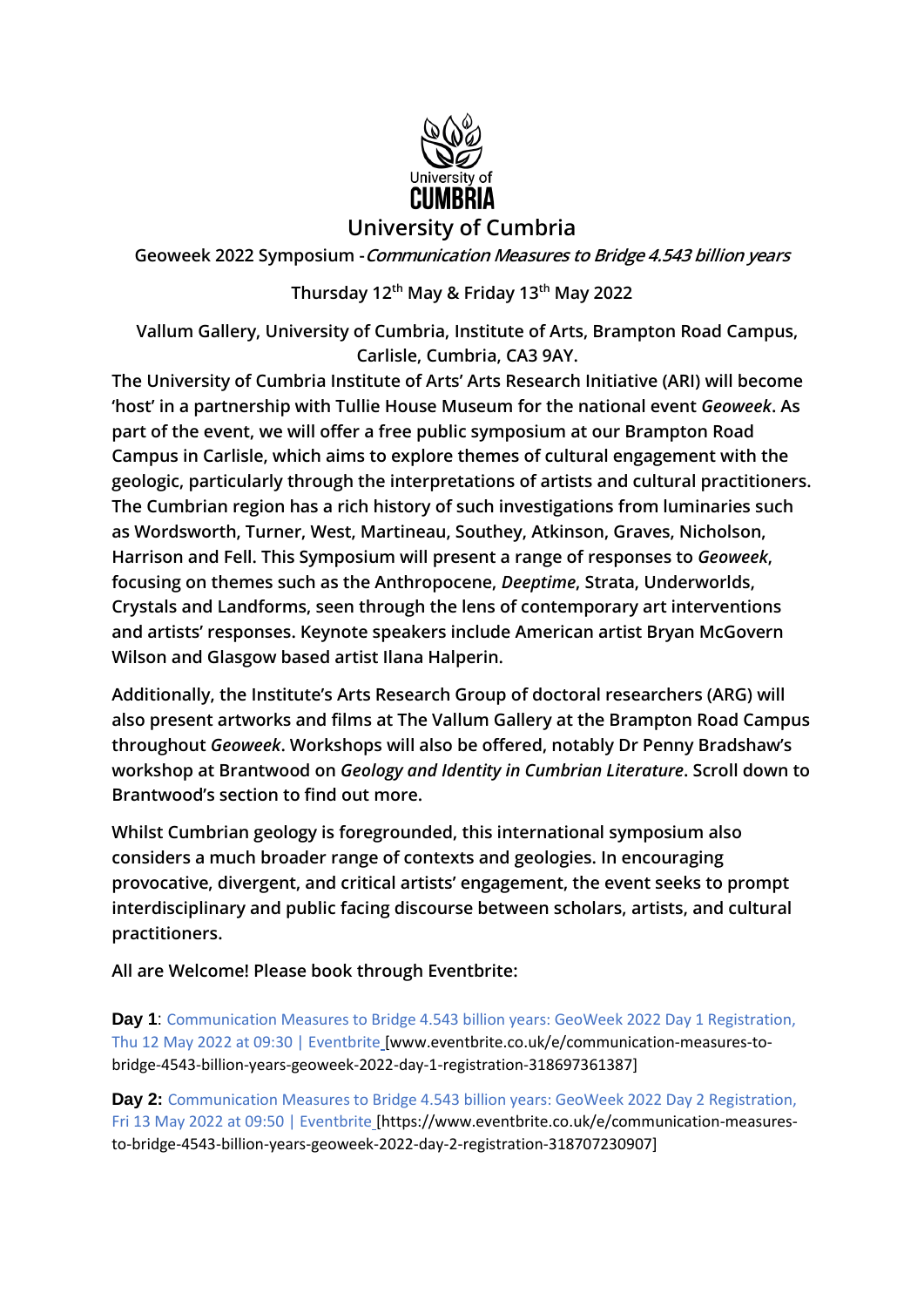**Communication Measures to Bridge 4.543 Billion Years GeoWeek Exhibition** 

**Open Monday 9 to Friday 13 May, 9am – 5pm**

**Including artwork by: Jackie Haynes, Laura M R Harrison, Bridget Kennedy, Patti Lean, Calum Eccleston, Aaron Tan, Catriona Archibald and Tristan Poyser.**





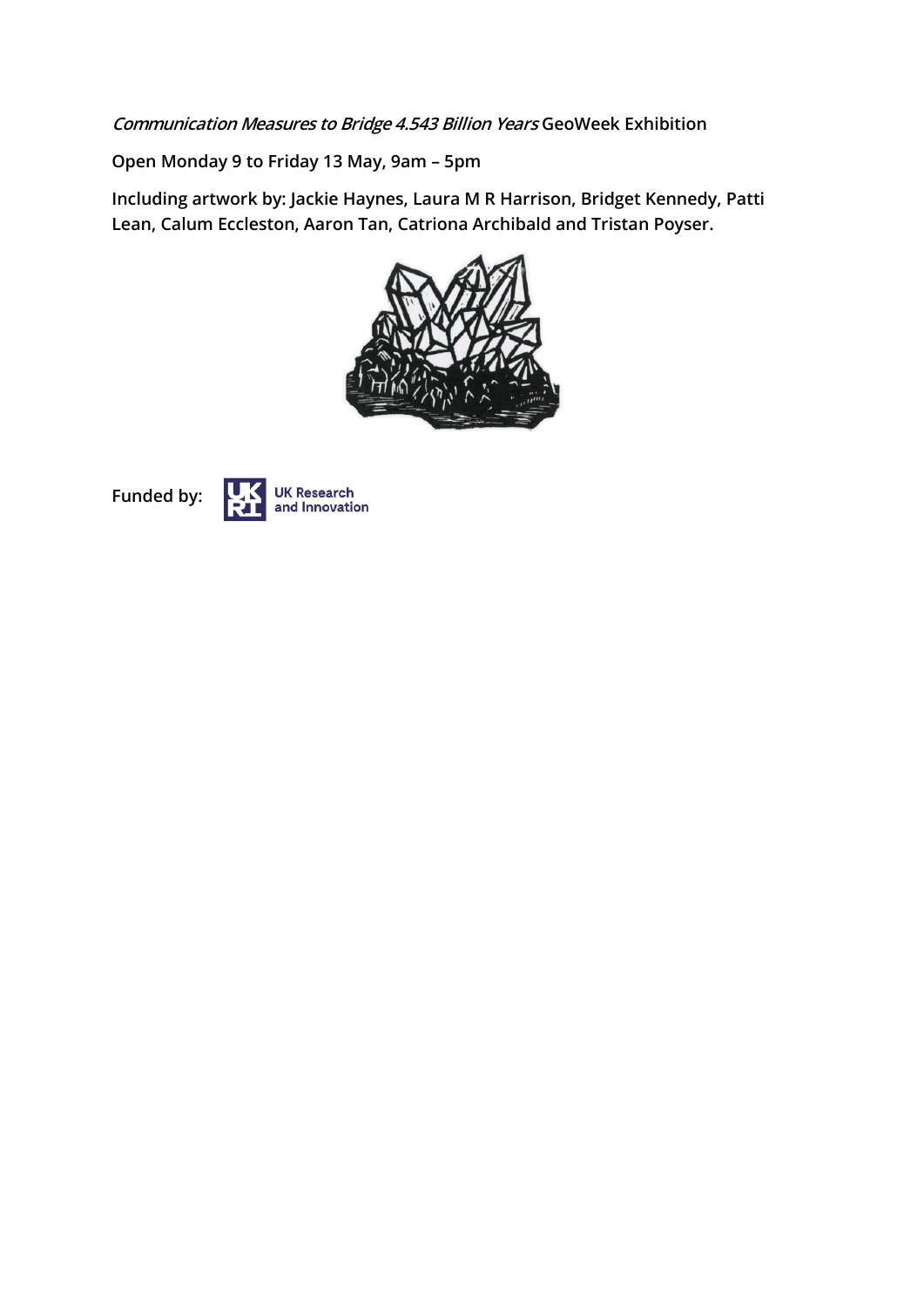## **Brantwood**

**Brantwood is a historic house, estate, and vibrant centre for the arts on the shore of Coniston Water. It was once home to John Ruskin, England's greatest art critic, thinker, and social reformer.**

**After an absence of nearly a century, his personal collection of over 2,000 museum-quality mineral specimens has returned to Brantwood. Ruskin was one of the last great polymaths for whom art and science were inseparable, and one of the Victorian era's most active private collectors. A dedicated exhibition centre is now open showcasing the collection in all its glory. The display explores Ruskin's fascination with mountains, minerals, and the world of geology.**

**Throughout Geoweek their focus will be to release a daily inclusivity focused video short, featuring different aspects of the Brantwood relationship to Ruskin and Geology. These range from a bite-sized talk about the geological character of our grounds from the garden and estate team, a culinary demonstration of how our landscape has been formed from our team in the 'Terrace' café, and as you may expect sharing their curatorial highlights of the 2000 geological related specimens in our collection e.g., including items on display in the 'Treasury' gallery. All video's will be supported by a series of short digital posts on Brantwood's social media channels.** 

**There will be a family fun event run at Brantwood:**

**Mountains in miniature: Geoweek family activity day Sunday 8th May 2022 10.30 – 3.30pm Trails, activities, and storytelling for young explorers Storytelling: 11.00 am. 'The Rock that Couldn't Roll' and other stories. 1.30pm. ' A Rock Can Be – – – ' and more stories Lake Shore: (Meet in the Hayloft) Pebble trail: 12noon and 2.30 pm. Help create a shoreline Pebble Trail in the style of Andy Goldsworthy with your own special design in chalk.**

**Free with admission.**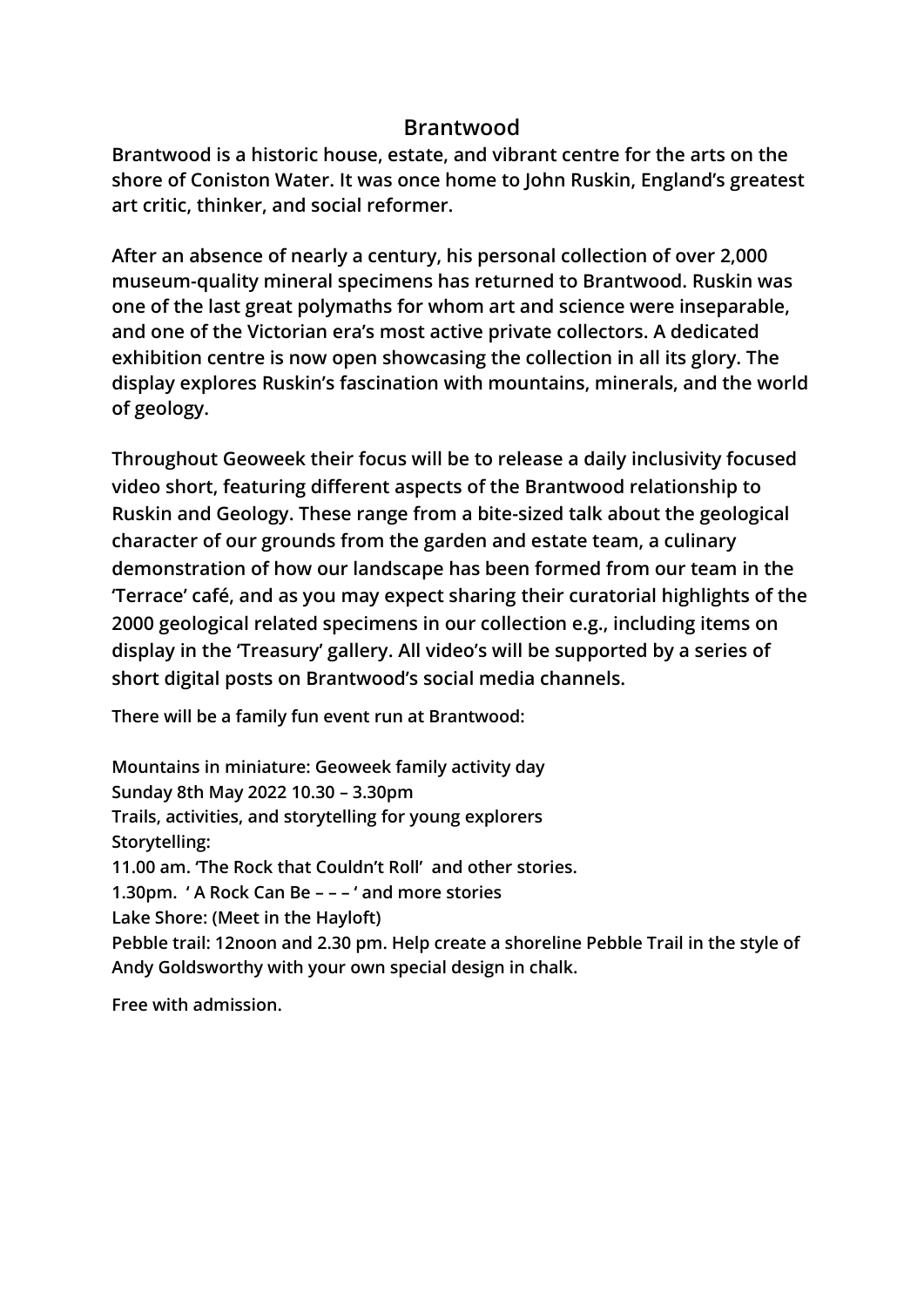**Brantwood have teamed up with the University of Cumbria to put on the following workshop:**

> **Geology and Identity in Cumbrian Literature: A 2-hour workshop Monday May 9th 10:30-12:30**

**Led by Dr Penny Bradshaw, Associate Professor of Literature at the University of Cumbria and Programme Leader for MA Literature, Romanticism, and the English Lake District.**

*'At bottom the Lake District is a piece of rock. It is the rock which makes the land and the land which makes the people***' Norman Nicholson,** *Portrait of the Lakes* **(1963). We will read and look together at a range of poems and prose extracts\* which explore the importance of geology within the cultural imagination of Cumbrian writers, particularly in relation to questions of identity. Moving from Wordsworth to Ruskin, and then onto Nicholson and more recent writers, we will reflect on the ways in which Cumbrian writers have explored the idea that the identity of the Cumbrian people is fundamentally shaped by the geological underpinnings of the region they inhabit.** 

**\*A selection of poems and extracts will be provided to attendees on the day.**

**Dr Penny Bradshaw is an Associate Professor of English Literature at the University of Cumbria. She is Programme Leader for the** *MA in Literature, Romanticism, and the English Lake District***, and is also thematic lead for Cultural Landscapes within the University's Centre for National Parks and Protected Areas. Penny specialises in regional Romanticism and literary responses to place. Recent publications include:** *The Lake Poems of John Wilson* **(2012),** *Ann Radcliffe's Observations During a Tour to the Lakes* **(2014),** *Literary Lancaster* **(2016), and** *A Literary Walking Tour of Ambleside* **(2021).**

**To find out more information, please go to Brantwood's website: <https://www.brantwood.org.uk/>**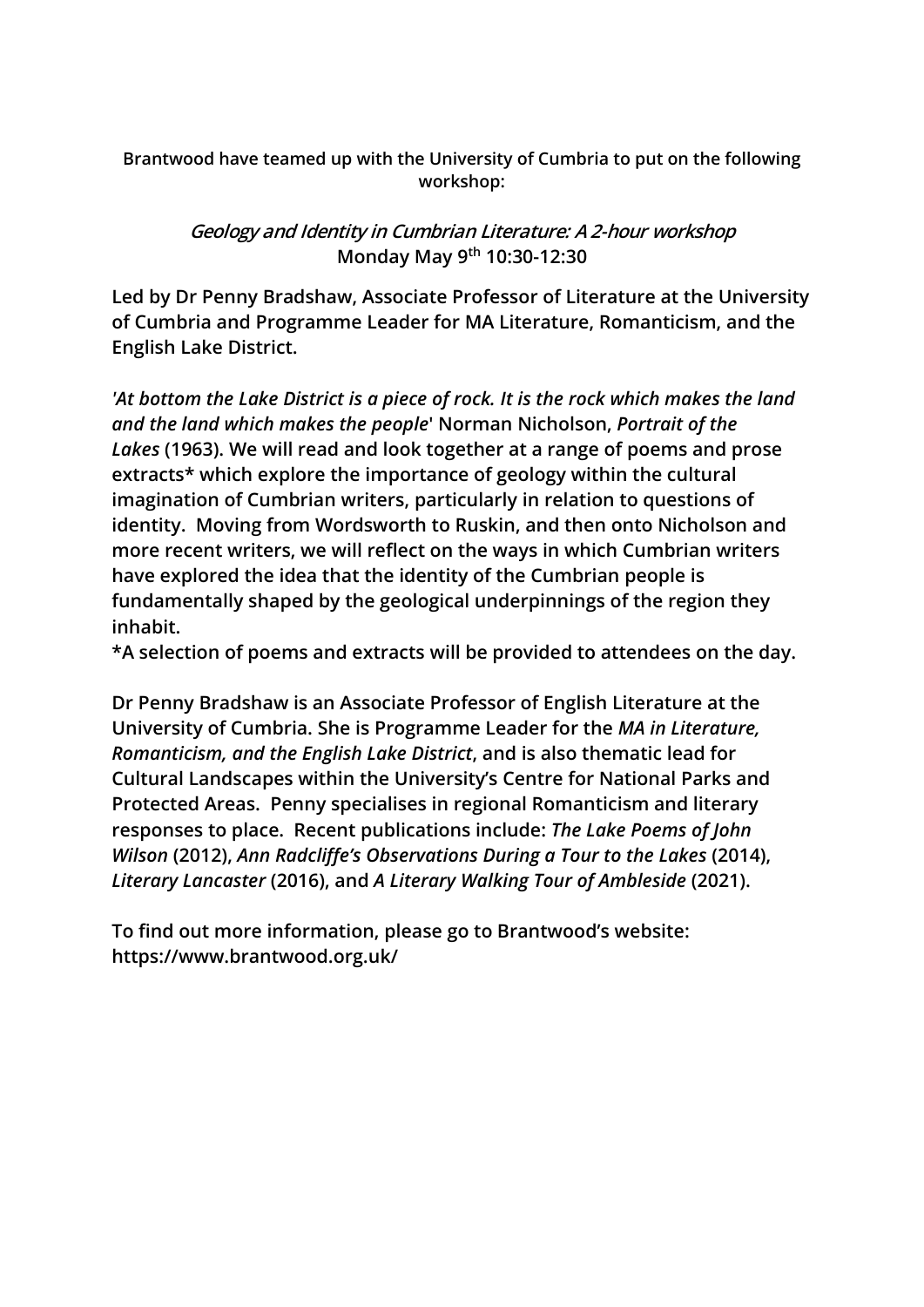

# **The Ruskin Museum**

**The Ruskin Museum was opened in 1901 as Coniston's permanent memorial to it most famous resident, John Ruskin, and as a celebration of the local heritage. Ruskin was a keen amateur geologist: he collected minerals and crystals from an early age; one of his first published works was a Study of the Formation of Agates in the Geological Magazine; his drawings and sketches of mountains are studies in geology.** 

**Their Copper collection has been re-displayed with a new case and interpretation, including an Audio-Visual show. The project's aim managed to consolidate the industrial remains in the Coppermines Valley and Tilberthwaite, so that these sites would be removed from the Heritage at Risk Register, to improve access to the sites and tell the story through on-site interpretation panels, self-guided trails, and online learning resources.** 

**Every Stone is a Mountain in Miniature: Ruskin, Geology and Art' Talk and walk by Jamie Barnes**

**Jamie will give a short talk in amongst the Ruskin Museum geology collection exploring how Ruskin used geology as a way of judging painting, and how he saw the macro in the micro 'in every stone can be found a mountain in miniature'. The group will then move outside to discuss Ruskin related artworks which depict the landscape around the Museum.**

**The Ruskin Museum had teamed up with Cumbria Geoconservation and Cumbria Amenity Trust and Mining History Society to offer you the chance to experience Coniston in a new way.**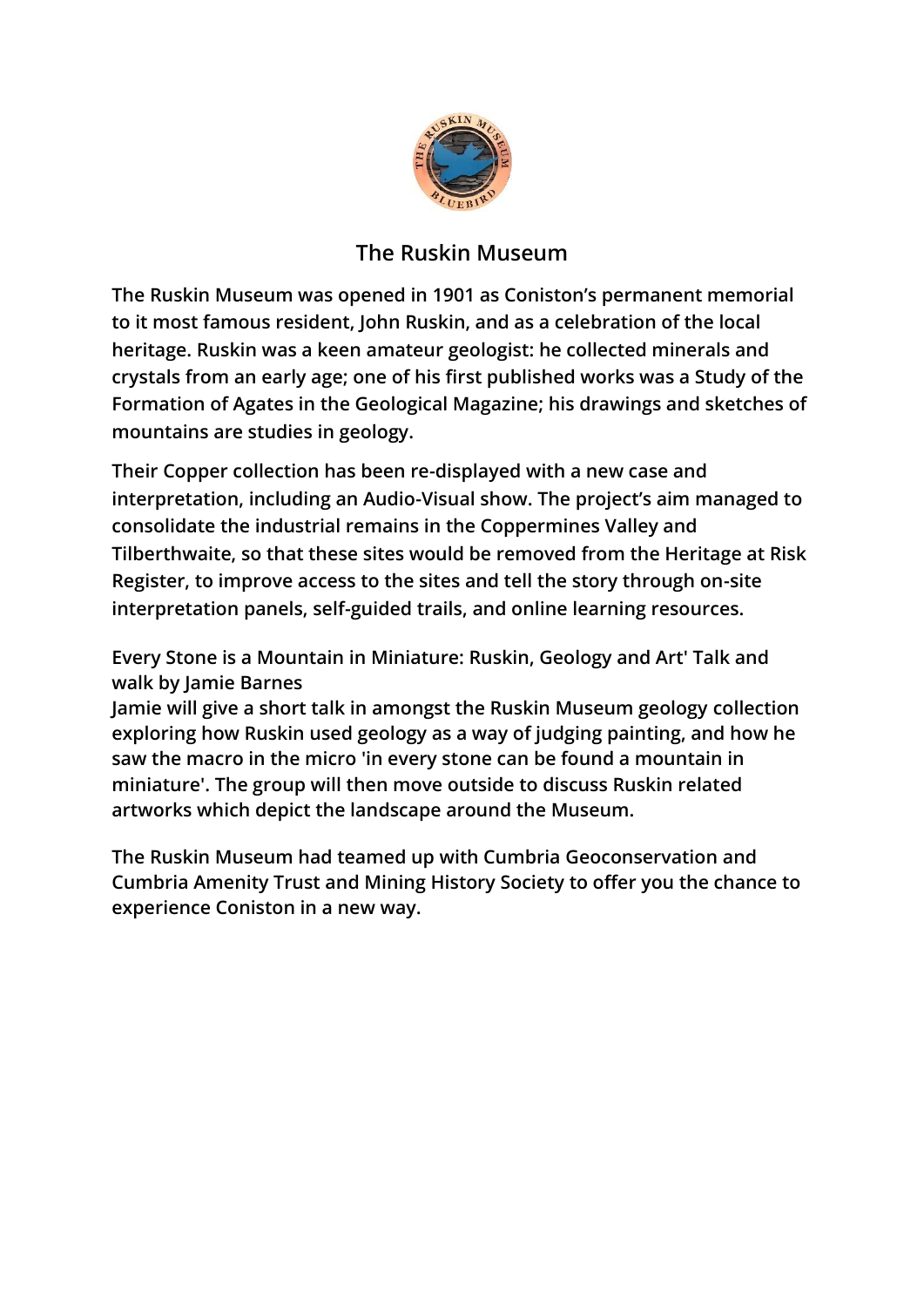**Making Sense of our Landscape – Coniston fells' Talk and walk by Carolina Goodship (CGC) and Warren Allison**

**Carolina will begin her talk in Ruskin Museum's Coppermines display. Then she will take attendees on a short, accessible walk into the start of the Coppermines estate as a backdrop to talking about the surrounding landscape - 'A Land of Fire and Ice' - and the history of geology.**

**Explore Brown Howe Quarry and discover some of the Lake District's fiery past (Coniston) Led by Audrey Brown** 

**An old quarry with two interesting rock types. Flat walking inside the quarry. No public toilets.**

**Date: Tuesday 10th May Time: 2 - 3.30 pm Meet: Meet in the quarry, up a short steep track just south of the Brown Howe Car Park, on the opposite side of the road (SD 289 909) Max group size: 15**

**There are limited spaces on these trips so please email to confirm your place: [curator@ruskinmuseum.com](mailto:curator@ruskinmuseum.com)**

**Please visit The Ruskin Museum website for more information: https://ruskinmuseum.com**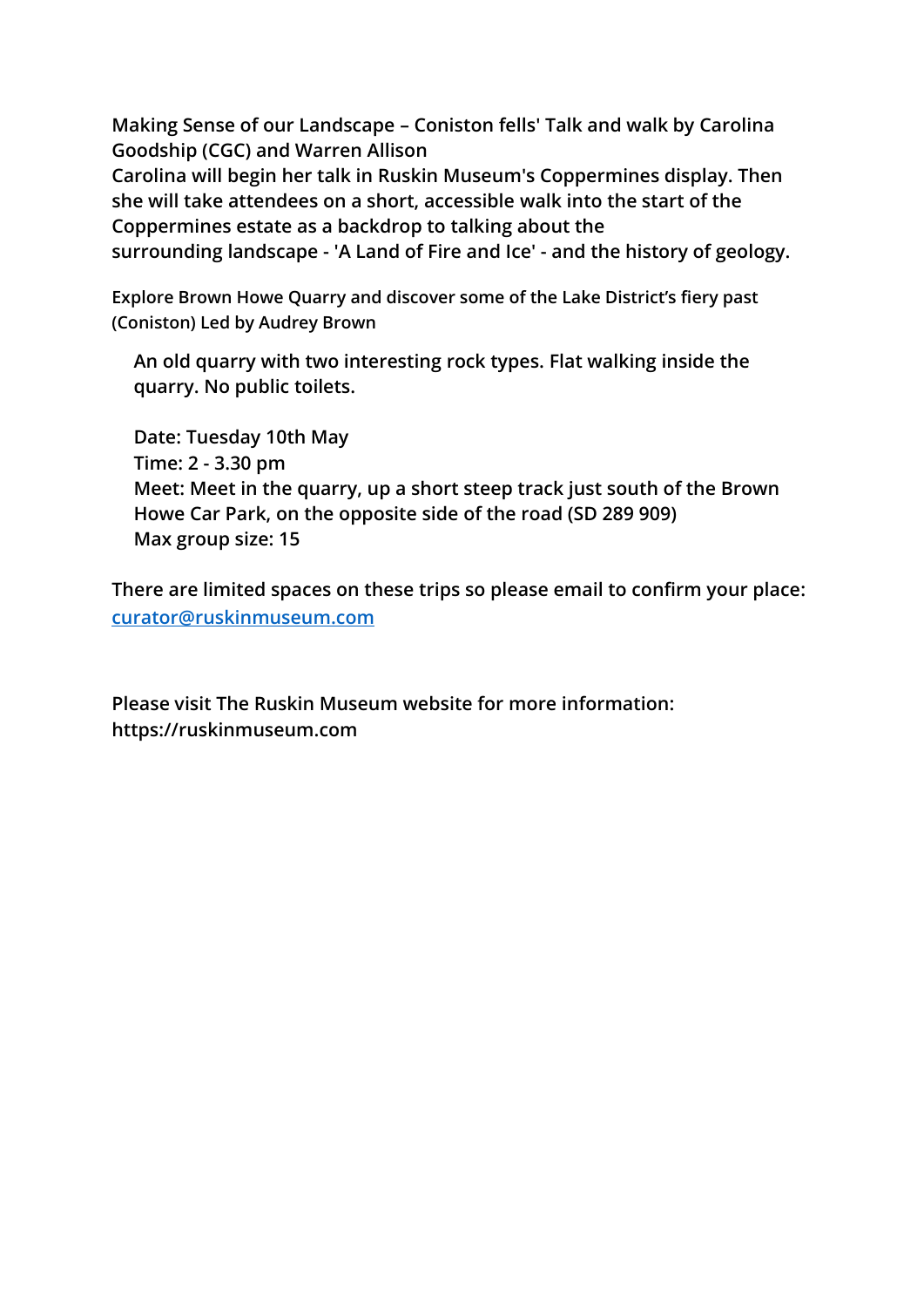# wordsworth

## **Wordsworth Grasmere**

**William Wordsworth's poetry centred on the ideals of love of Nature, the power of the imagination and the importance of empathy for others. This was poetry for a new age, and his writing still has the power to speak to us today. The Museum tells the story of Wordsworth's radical and creative life through a collection of handwritten manuscripts, journals, letters, published poetry and personal items.** 



**For Geoweek 2022 they will be highlighting some of the poet William Wordsworth's writing on mountains and geology in activities taking place each day at Wordsworth Grasmere. Discover Wordsworth's** *Guide to the Lakes* **on Gallery Tours, see nature through fresh eyes whilst sketching, and try the geology-themed writing prompts at Loose Leaf Poetry. In a behind the scenes tour of the Jerwood Centre, Wordsworths' state-of-the-art library and archive, they will be a display exploring the connections between Wordsworth and locally born geologist Jonathan Otley.**



**To launch Geoweek geologist Tom Garner will lead a geology-inspired guided walk around Loughrigg Terrace and Rydal Caves. The walk will explore new ways of interpreting and appreciating the landscape that Wordsworth wrote about. Different activities take place each day; please visit their website to find out what's on when you visit:<https://wordsworth.org.uk/geoweek22/>**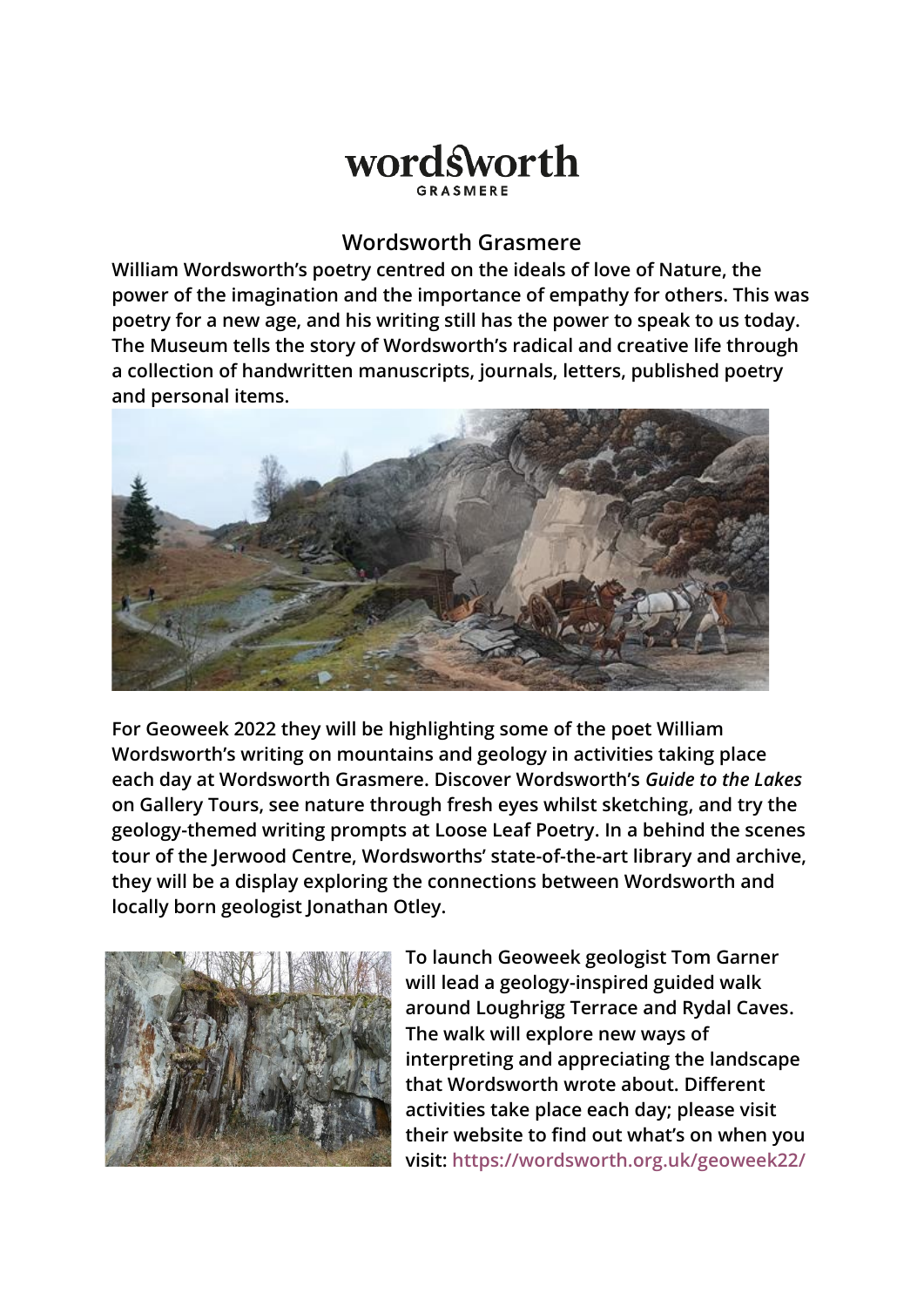

## **National Trust**

**The National Trust looks after extraordinary geodiversity right across the Lake District. From unique graphite mines, once used to make pencils and cannonball moulds, to spectacular scenery created by geological processes such as Wasdale Screes and the enormous Bowder Stone with its famous ladder. They are managing properties across the country and wanted to highlight some of the incredible sites of geological heritage during Geoweek.**

## **Wordsworth House and Garden**

## *'Scree' Exhibition at Wordsworth House & Garden*

**Scree is an exhibition which challenges us to rethink the basis of our relationship with the fells. Co-created with Cockermouth poet, photographer and writer Lucy Burnett, this project encourages us to respond personally to this most loved of landscapes and the impact we as humans have on it. open daily except Thursday and Friday until 6 November, 10am–4pm – admission free with entry to the house and garden. More information on the Scree exhibition.**



**CATMHS and the National Trust have teamed up to provide talks and walks on Borrowdale's incredible industrial history.**

**Borrowdale Graphite mines talk (online) with CATMHS on Thursday 12th May starting at 8pm** 

**A walk of Goldscope Mine's 500 year legacy on Friday 13th May starting at 10.00am.**

**Force Crag Mine Processing Mill open day on Saturday 14th May 10am – 2:30pm**



**Please visit the National Trust Website for more information: <https://www.nationaltrust.org.uk/whats-on>**

Photo Credit: Paul Harris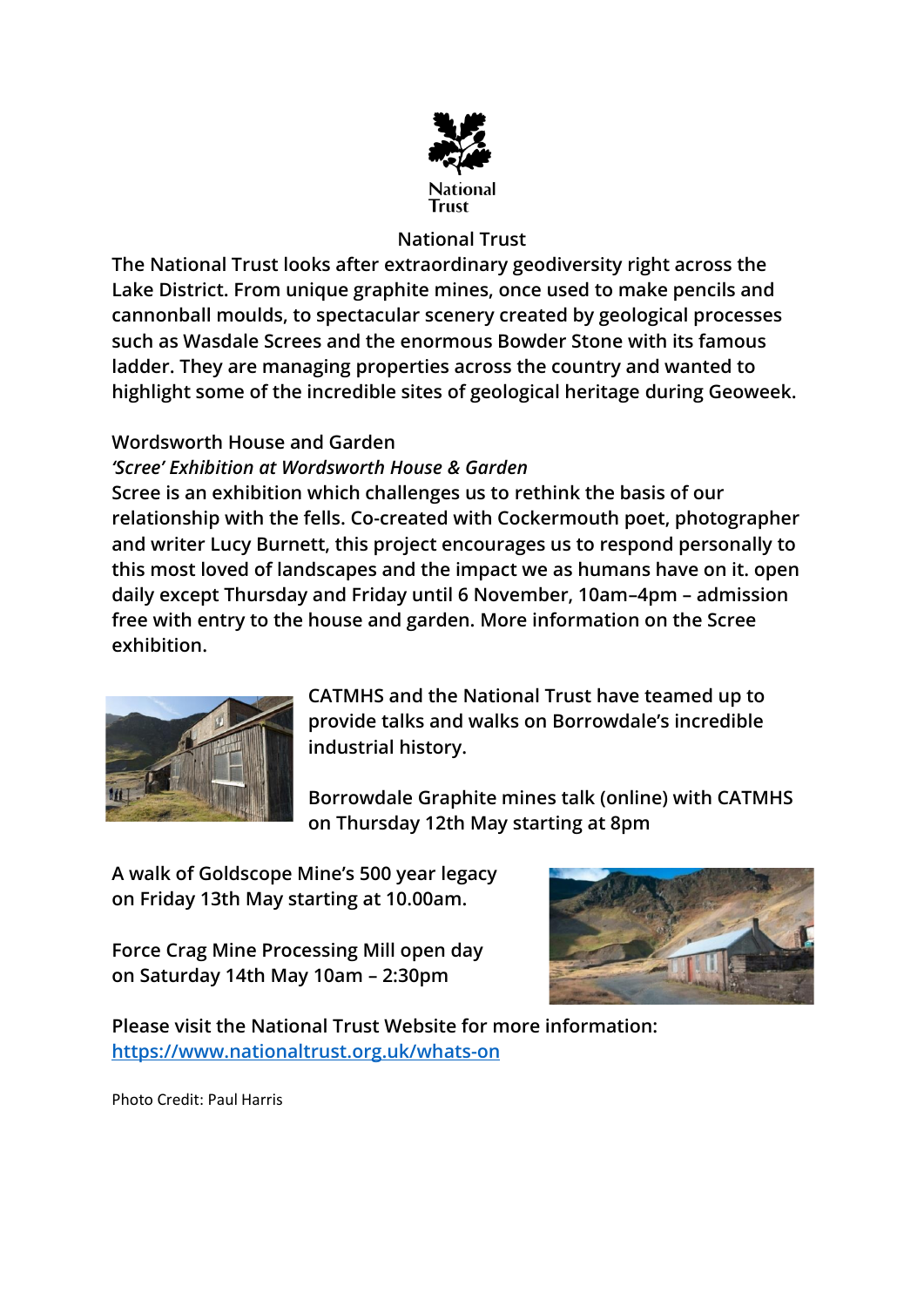# **Nenthead Mine**

**Nenthead Mines is a historic place at Nenthead, near Alston, in Cumbria, UK. This remote valley is covered by remains from the lead and zinc mining industry of the North Pennines, including mine entrances, watercourses, dressing-floors, and buildings. The site is famous for its geology and is notable for rare lichens and plants growing on the metal-rich mine dumps. Most of the valley is a Scheduled Ancient Monument.**

**The volunteer team are leading a guided walk about Minerals and Mines in the North Pennine Orefield on 11th May, starting at 1030hrs. This walk will study both surface and underground exposures.**

**Please visit Nenthead Mines website for more information: <https://www.nentheadmines.com/>**

**Booking for the event is via email to [bookings@nentheadmines.com](mailto:bookings@nentheadmines.com)**

# **Killhope**

**Killhope is a multi-award-winning 19th century mining museum in the centre of the North Pennines Area of Outstanding Natural Beauty (AONB), where you can experience the life and work of the lead**

**Killhope will have 1 hour talk and site tour Rocks, Soils and the Rest and including the washing floor from 2pm. These will take place on Monday 9th and Friday 13th May. And there will be a chance to view a Prospects Pavillion. To find out more please visit their website: <https://killhope.org.uk/>**

# **Windermere Jetty Museum**

**The Jetty Museum is a part of Lakeland Arts, who are a major player in the north of England's arts, culture, and heritage scene. They have built a great reputation for our historic buildings, museums, gallery collections and rolling arts programmes. On Saturday 14th May 10am to 12am a family art workshop "Art Rocks!" will be run by the Windermere science festival [\[https://www.windermeresciencefestival.org/](https://www.windermeresciencefestival.org/)**]**. You will be creating art inspired by geology, with a bit of learning about geology and geological processes. Please visit Windermere jetty museum website to find out more on booking: https://lakelandarts.org.uk/windermere-jetty-museum**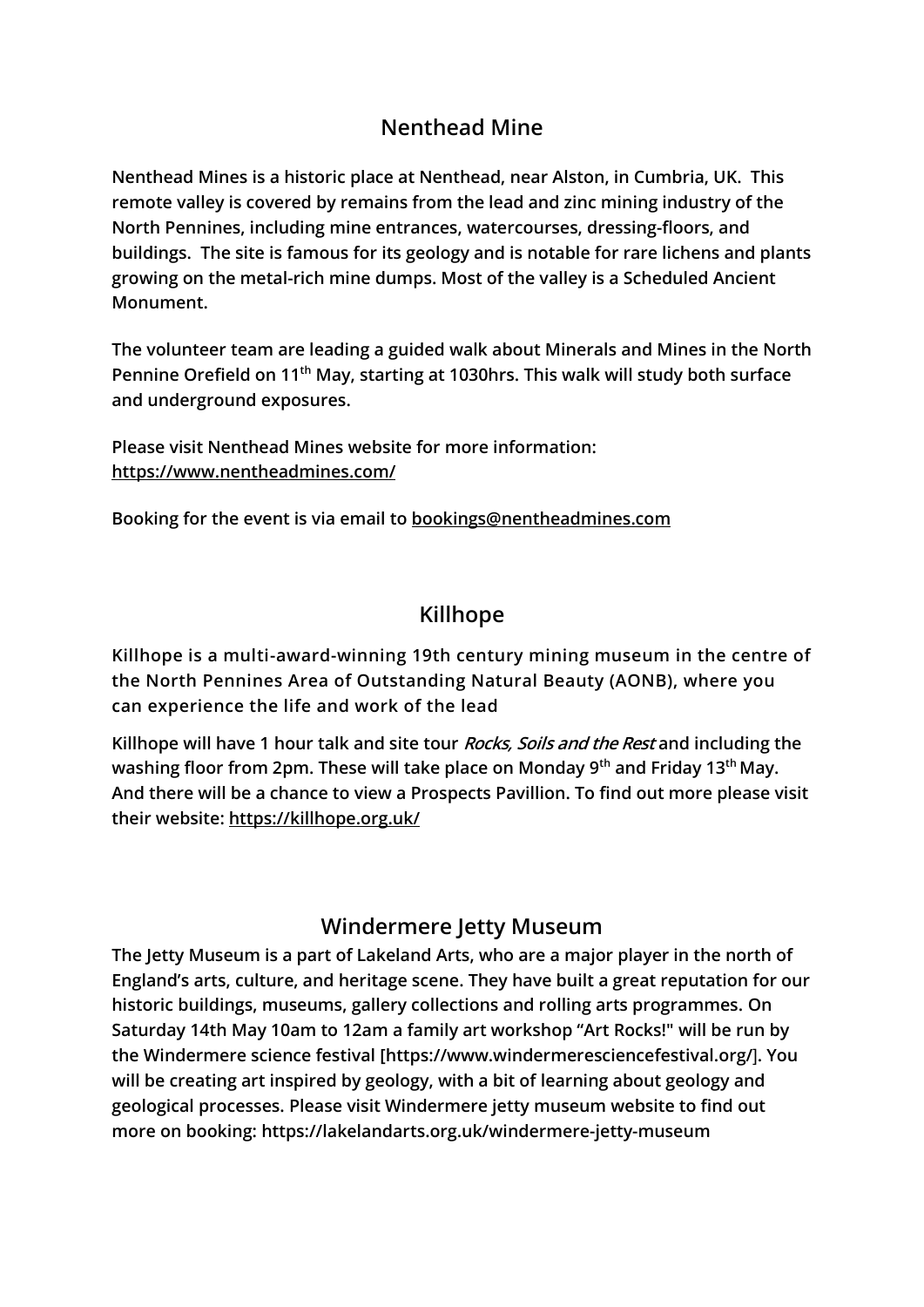

#### **The Beacon Museum**



**The Beacon focuses on Whitehaven's rich heritage, from Georgian industrialism to modern day nuclear power industry through multisensory experiences. You will get to use their powerful telescopes, look at object displays and engage with helpful, easy to read digital interactives to find out about the town and harbour of Whitehaven, its development and geology. They have a wide range of immersive digital experiences from, VR to touch screen games. Get involved with their interactive digital geology experience found on the top floor.**

**Get involved with their geology special Talking Tuesday event! Mike James will be talking about the Geology of Cumbria on Tuesday 10th May 2pm till 4pm. Visit here to book your place: [https://thebeacon](https://thebeacon-whitehaven.co.uk/2022/04/talking-tuesday-10th-may/)[whitehaven.co.uk/2022/04/talking-tuesday-10th-may/](https://thebeacon-whitehaven.co.uk/2022/04/talking-tuesday-10th-may/)**

**Visit their website for more information: <https://thebeacon-whitehaven.co.uk/>**

## **The Dock Museum**

**The award-winning Dock Museum has several permanent exhibits based on Geology and Geography of the Furness area. This includes iron ore; the iron ore mines and how Barrow in Furness was built on this discovery. They also have exhibits of Viking Hoards, stone axes and much more going back over the centuries humankind has inhabited the Furness area.** 

**We are proud to be hosting a lecture by Audrey Brown from Cumbria Geoconservation during the week. An indoor meeting to find out about the rocks in and around Barrow. No prior knowledge needed. Fully wheelchair accessible. Meet in the Research Pod in the Museum. Our lecture will be 1:30 to 3pm on Thursday 12th May 2022. FREE entry to the Museum. Please visit Windermere jetty museum's website to find out more: <https://www.dockmuseum.org.uk/>**

**To book please email: [dockmuseum@barrowbc.gov.uk](mailto:dockmuseum@barrowbc.gov.uk)**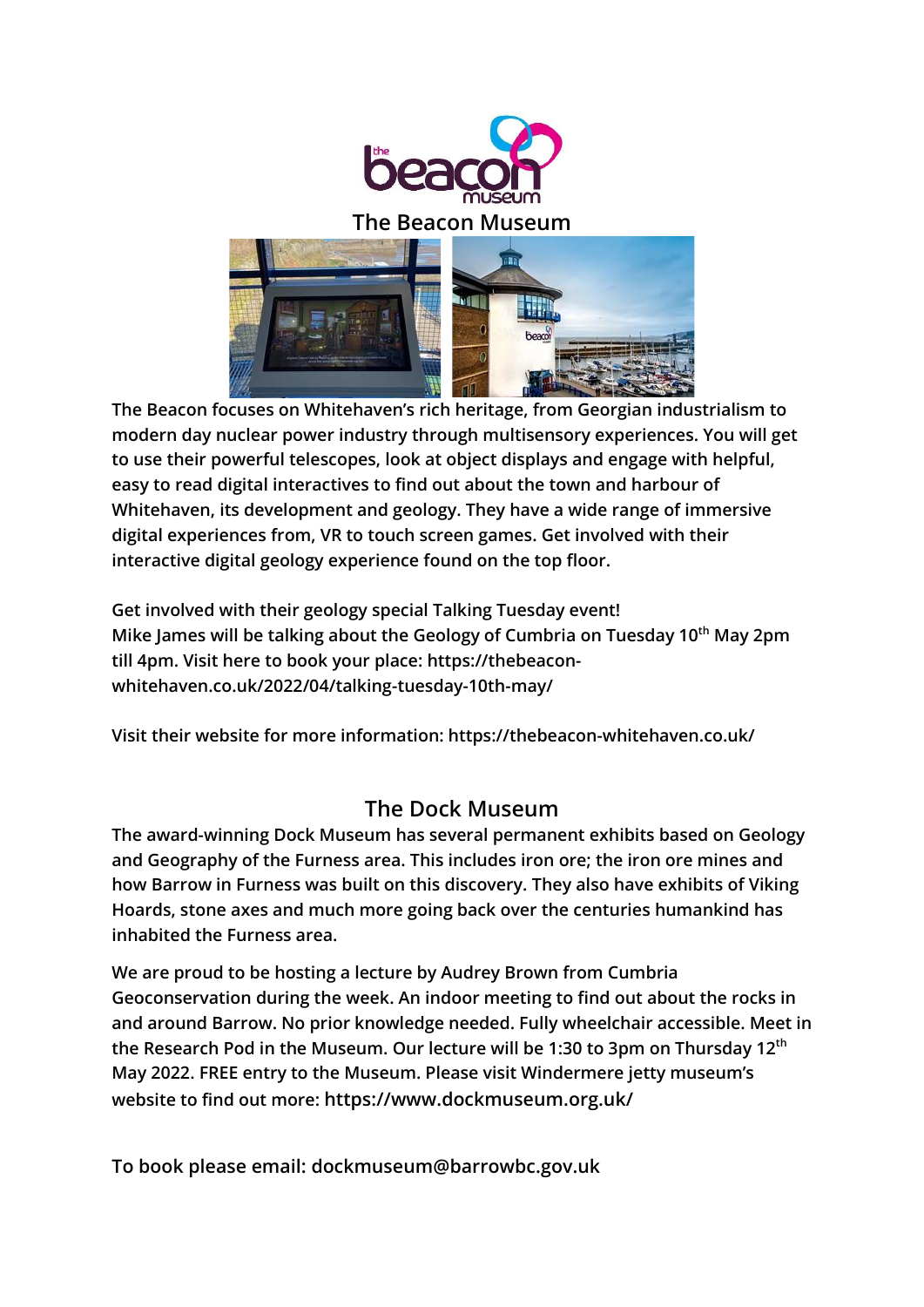

**The Penrith and Eden Museum have a permanent display in our upper galley called 'Ages of Eden', where they take you through a journey through the geology of Eden. They have 453 Minerals, 234 Rocks and 1057 Fossils; mainly derived from a founder's private collection - Vice-Admiral Wauchope of Dacre Lodge. This gallery has restricted access within the museum but, there is a booklet in the lower gallery showing the specimens on display and a virtual tour on their blog:** 

**[https://www.penrithmuseumblog.com/post/ages-of-eden-a-tour-around-the](https://www.penrithmuseumblog.com/post/ages-of-eden-a-tour-around-the-museum-geology-gallery-part-1)[museum-geology-gallery-part-1](https://www.penrithmuseumblog.com/post/ages-of-eden-a-tour-around-the-museum-geology-gallery-part-1)**

**Cumbria Geoconservation and Penrith Museum have paired up to offer some free walks in the area. There are limited spaces so, please book in advance through Penrith and Eden Museum' Eventbrite page.**



**Cumbria Geoconservation walk led by John and Ian Geowalk - Skiddaw Granite at Sinen GIll, Skiddaw**

**Date: Saturday May 7th**

**Time: 10am**

**Meet: Meet at car park just beyond Blencathra Centre at the end of the road from Threlkeld. Map OL4 NY 302 257)**

**Max group size: 10**

**This guided geo-walk along Lonscale Fell is to the Skiddaw Granite aureole to see the metamorphic changes caused by intrusion of Skiddaw Granite pluton. Boots, mountain-walking kit essential. Bring coffee & biscuits (or lunch if you want to walk further e.g., to Skiddaw House). No public toilets.**

**GeoWalk around CWT's Eycott Hill reserve** 

**Date: Tuesday 10th May**

**Time: 10am**

**Meet: Cumbria Wildlife Trust car park near Berrier, Map OL5, Grid Ref NY 394 301 Max group size: 10**

**Walking on rough terrain. Wellingtons recommended plus usual hill walking kit (waterproofs, warm clothing). No public toilets.**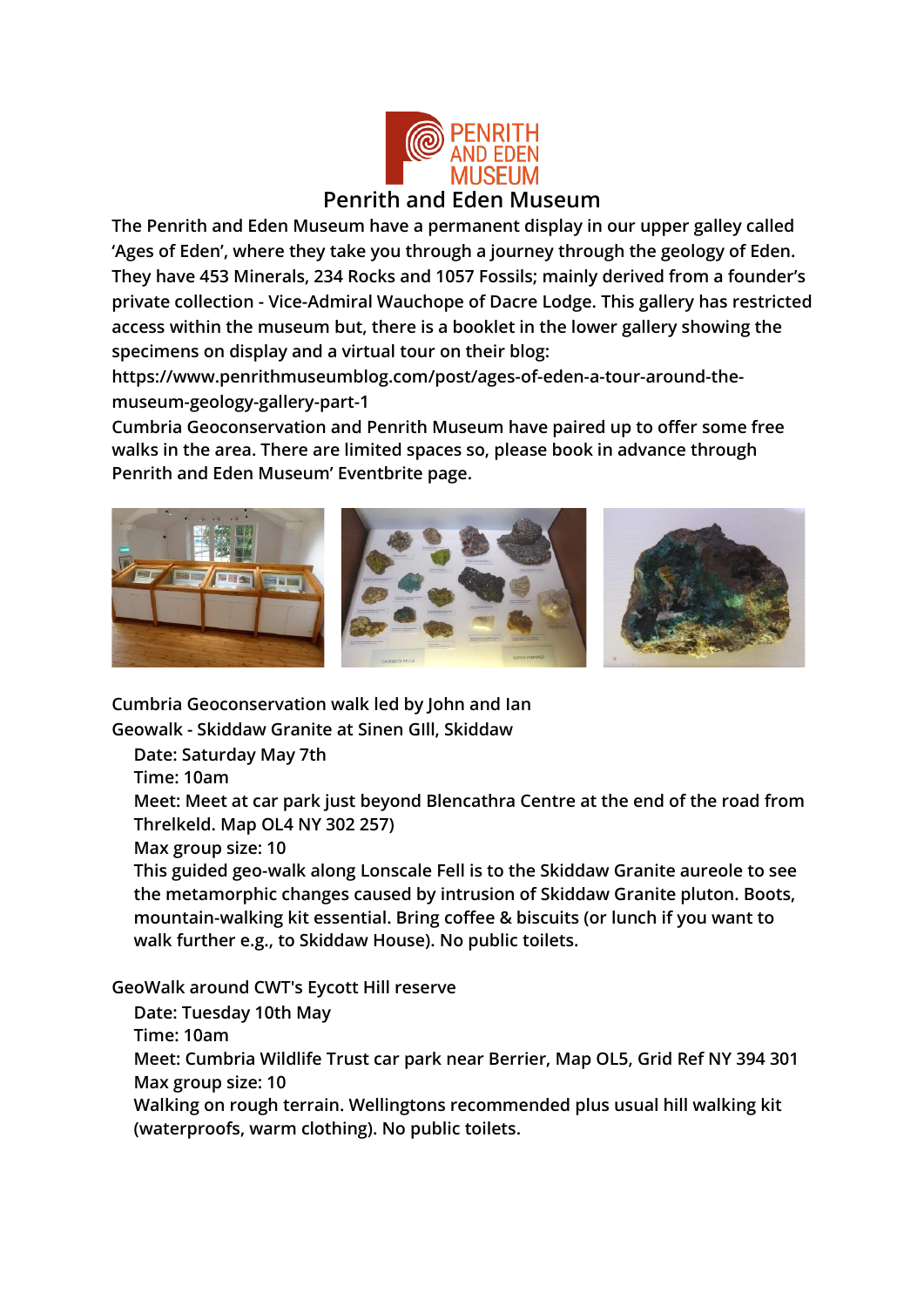**All day excursion (in 2 parts) to see igneous intrusions into Skiddaw Group Date: Thursday 12th May**

**Time: 10am**

**Meet: At the start of the public footpaths beginning just east of St Margaret s Church (NY190302) where there is limited roadside parking.**

**Max group size: 10**

**In the morning we will walk for about 2 hours up to an elevation of about 350m to see a series of rare igneous rocks on Sale Fell known as minettes (dark-coloured igneous rocks composed mainly of biotite and alkaline feldspars). Following a lunch stop in Embleton (possibly at the Wheatsheaf Inn), we will walk up a rough track (90 to 100m height gain) to Embleton Quarry and spend about 1.5 hours examining a diorite sill. Boots and usual hill-walking kit (waterproofs, warm clothes) essential. Toilets only available at the Wheatsheaf Inn.**

**Cumbria Geoconservation walk led by Helen James**

**A geological walk around Keswick**

**Date: 11 May 2022**

**Time: 10am - 12 noon**

**Meet: outside the Theatre by the Lake**

**Max group size: 12**

**Walk from Crow Park to Lake Shore and Castlehead. The walk will finish outside the Moot Hall. Please wear walking shoes/trainers and bring walking poles (if used) for optional steep 150m ascent of Castlehead. Public toilets are available near the theatre and Moot Hall.**

**Please book through this link: [https://www.eventbrite.co.uk/o/cumbria](https://www.eventbrite.co.uk/o/cumbria-geoconservation-and-penrith-and-eden-museum-45334434093)[geoconservation-and-penrith-and-eden-museum-45334434093](https://www.eventbrite.co.uk/o/cumbria-geoconservation-and-penrith-and-eden-museum-45334434093)**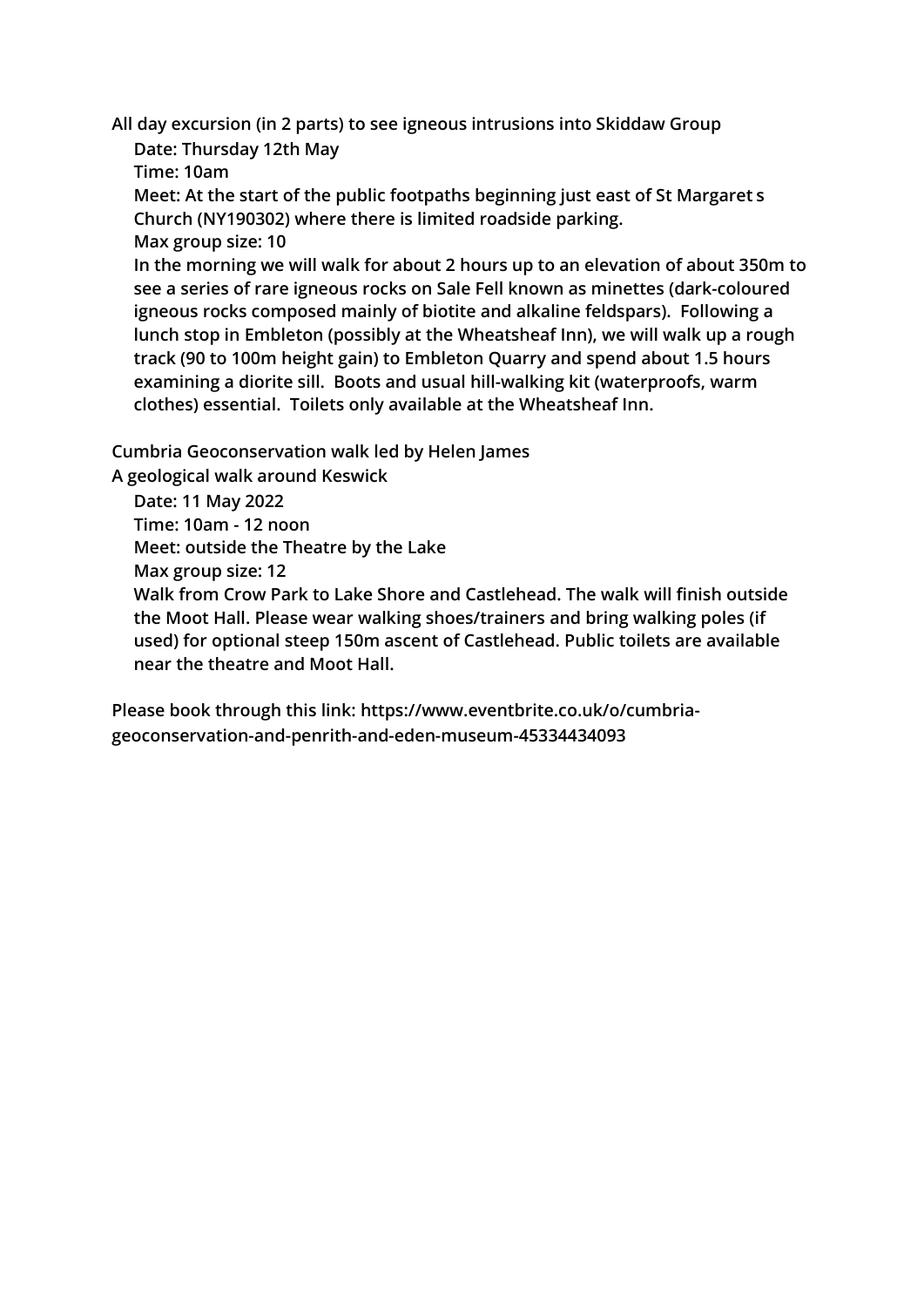#### **Kendal Museum**

**Have a fabulous Geology collection, with rooms of rocks and minerals flowing between the natural history galleries. They also have excellent [digital](http://collections.kendalmuseum.org.uk/) [resources](http://collections.kendalmuseum.org.uk/), where you can view photographs of local rock and mineral collections.**

**Please click here for more information visit:<https://kendalmuseum.org.uk/>**

**Kendal Museum and Cumbria Geoconservation have teamed up to create a geowalk near the Kendal area. This walk is led by Carolina Goodship.**

**River Lune Ramble - a geological walk journeying back in time exploring the rocks and fossils along the River Lune at Kirkby Lonsdale**

**Date: 7/5/22 Time: 10:00 Meet: The Devil s Bridge, Kirkby Lonsdale SD 6156 7823. Group size: Max 16 people**

**Overall walking distance is 1.1 km. We will be exploring the rocks below the Devil's Bridge and then walking along the footpath to Ruskin's View, dipping down to the river along the way to examine the rocks. Care will be needed while on the rocky outcrops as these can be slippery. Sturdy footwear is recommended. Towards the end of the walk, we will be going up the steep Radical Steps, finishing at Ruskin's View. The excursion is expected to take around 1.5 to 2 hours. Public toilets at the Devil s Bridge.**

**Please use this link to book:** [https://www.ticketsource.co.uk/kendalmuseum/river](https://www.ticketsource.co.uk/kendalmuseum/river-lune-ramble/2022-05-07/10:00/t-xmvdgpv)[lune-ramble/2022-05-07/10:00/t-xmvdgpv](https://www.ticketsource.co.uk/kendalmuseum/river-lune-ramble/2022-05-07/10:00/t-xmvdgpv)

**Rocks and Fossils in Trowbarrow Quarry** 

**Family walk to look at the rocks and fossils of this dramatic quarry. No public toilets.**

**Date: Sunday 8th May Time: 2 - 3.30 pm Meet: Meet at the Karabiner Gate on the way into the quarry SD 480 756. Max group size: 15**

**Please use this link to book:** [https://www.ticketsource.co.uk/kendalmuseum/rocks-and-fossils](https://www.ticketsource.co.uk/kendalmuseum/rocks-and-fossils-in-trowbarrow-quarry/2022-05-08/14:00/t-vvexyrk)[in-trowbarrow-quarry/2022-05-08/14:00/t-vvexyrk](https://www.ticketsource.co.uk/kendalmuseum/rocks-and-fossils-in-trowbarrow-quarry/2022-05-08/14:00/t-vvexyrk)